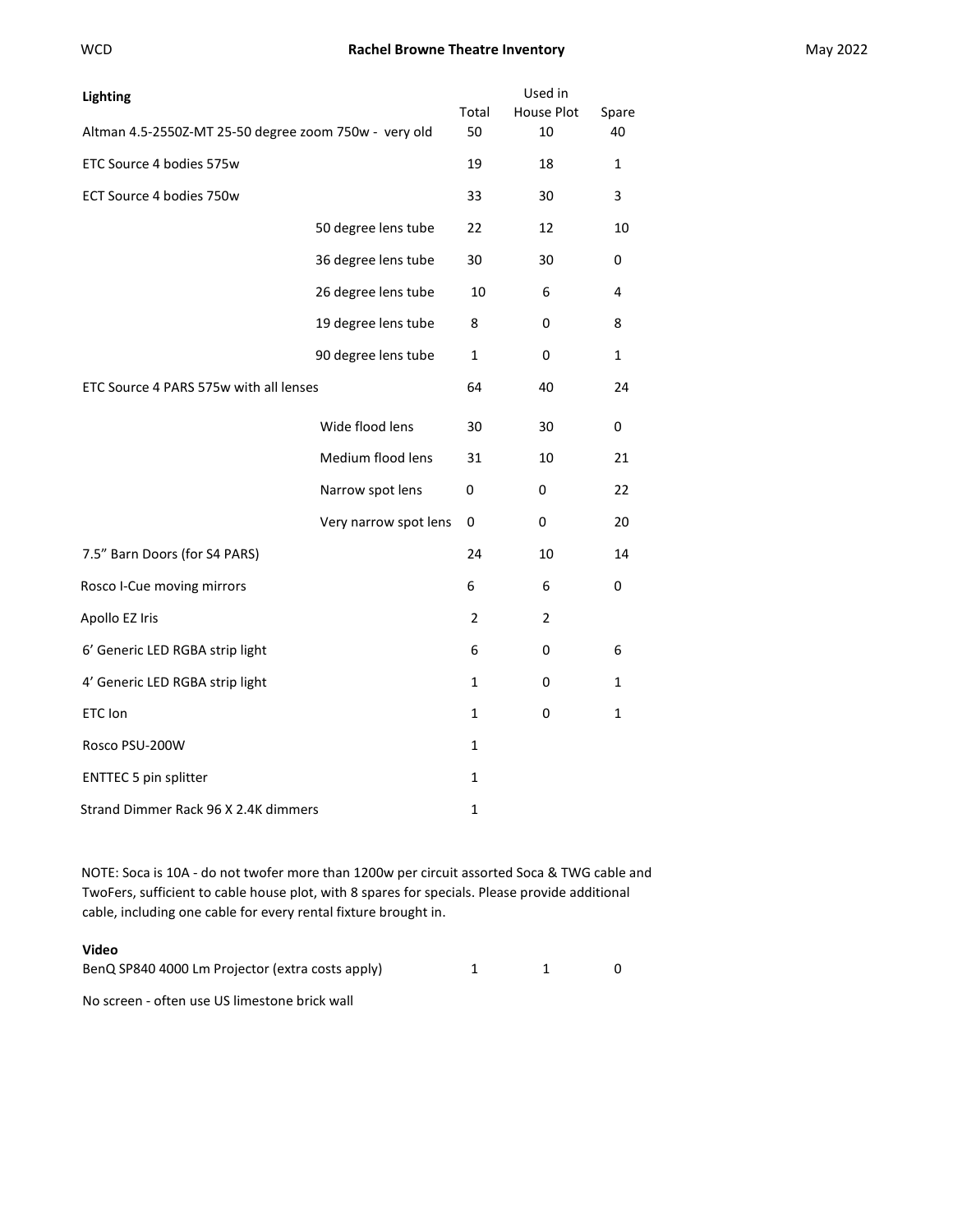#### **Communication**

## Wireless:

| Clear-Com HME DX210 wireless main station | 1 |
|-------------------------------------------|---|
| <b>HME</b> wireless headset               | 3 |
| <b>HME wireless Belt-pack</b>             | 4 |
| Wired*:                                   |   |
| Clear Com single channel main station     | 1 |
| Eartec SLIMLINE SINGLE HEADSET            | 2 |
| OLD communication headsets                | 1 |
| COM communication belt-packs              | 3 |
| Assorted cabling                          |   |

Usual COM positions: Booth x2 & USL

BYO Headset for Production Table

**\***If you require the wired setup, please indicate as such on your technical questionnaire

## **Sound**

| QSC Touchmix 16 digital mixer                            | 1            |
|----------------------------------------------------------|--------------|
| Soundcraft EFX12 12 channel mixer                        | 1            |
| Late 2012 i7 mac mini 4GB RAM with Q-lab 3 Pro Video     | 1            |
| Denon DN-C635 CD player                                  | 2            |
| FBT 300w Speakers - hung as 2x Mains; 1x Monitors        | 3            |
| B-50 ACTpro subwoofers-under risers house left and right | 2            |
| Shure SM-58 microphones                                  | 3            |
| EV N/D468 instrument microphone                          | 4            |
| EV N/D868 bass drum microphone                           | 1            |
| Behringer XM8500 microphone                              | $\mathbf{1}$ |
| Mackie 1402 mixer                                        | 1            |
| Pyle Pro PDC22 2-1/4"-XLR DI BOX                         | 4            |
| Mic stands                                               | 6            |
| 100' 12 channel audio snake - Booth to CSL               | $\mathbf{1}$ |
| assorted cabling                                         |              |
| Program sound in booth & dressing rooms                  |              |
| Other                                                    |              |
| Production table, 2 1/2'X7'                              | 2            |

50 lb Boom Bases and Pipe 10 10 10